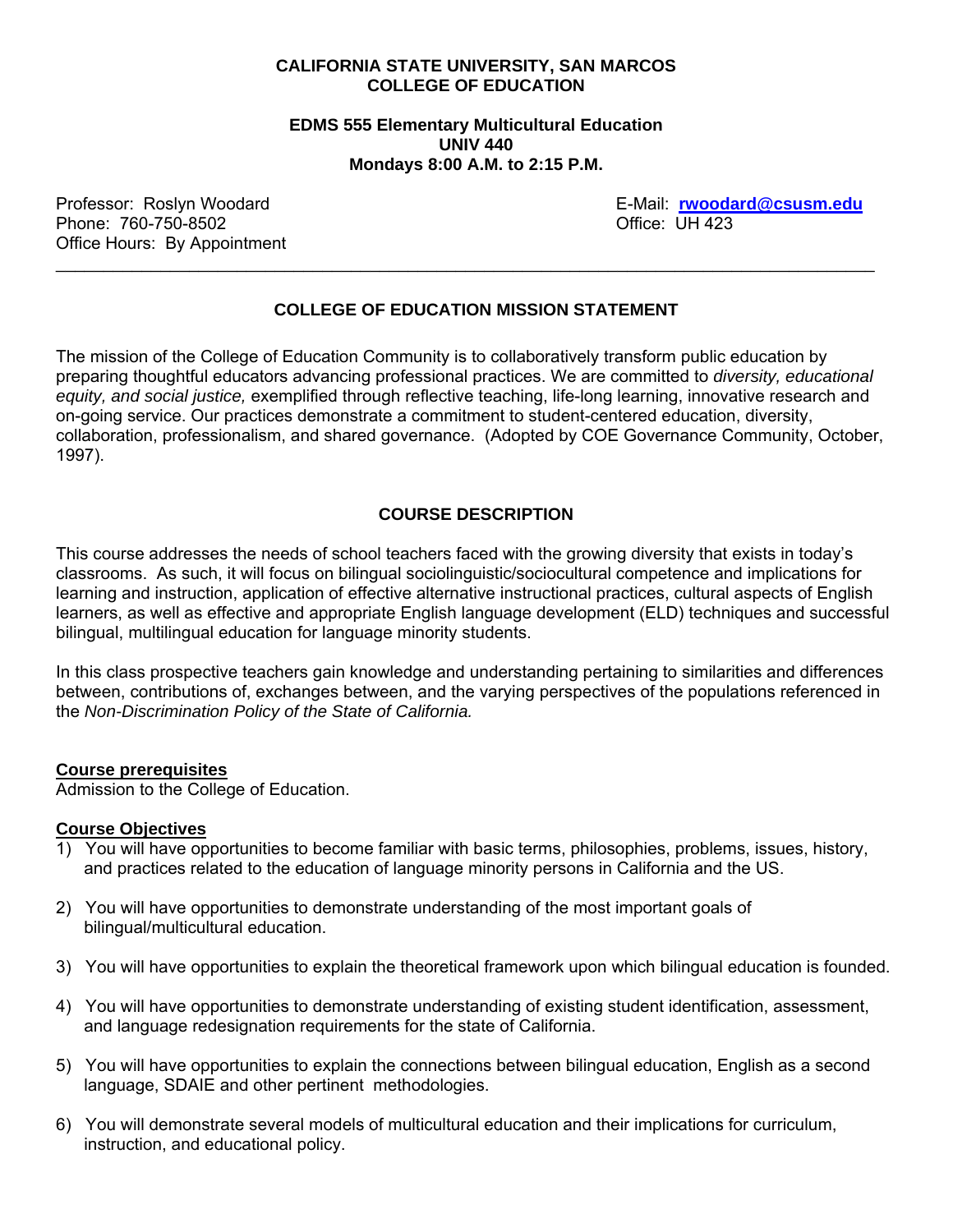- 7) You will have opportunities to explain the meaning of culture, differentiated index, the necessity for cultural convergence in schools, and other research-based related notions of multicultural education.
- 8) You will learn to develop and understand each individual student, create a more just and humane learning environment, and help students in their growth and development as human beings.

# **Authorization to Teach English Learners**

Beginning fall of 2002, CSUSM an early adopter of the new AB 2042 program standards, intends to prepare new teachers for the diversity of languages often encountered in California public school classrooms. The authorization to teach English learners is met through the infusion of content and experiences within the Multiple Subject Program, as well as additional coursework. Students successfully completing this program receive the Preliminary Multiple Subject Credential with authorization to teach English learners *(note: formerly called CLAD/ Approved by the CCTC in SB 2042 Program Standards, August 2002*).

# **Teacher Performance Expectation (TPE) Competencies**

This course is designed to help teachers seeking the Multiple Subjects Credential to develop the skills, knowledge, and attitudes necessary to assist schools and districts in implementing effective programs for all students. The successful candidate will be able to merge theory and practice in order to realize a comprehensive and extensive educational program for all students. Look for the green TPEs embedded in your assignments and class work. You will be required to formally address the following TPEs in this course by writing task stream reflections on each as part of your final assignment:

**Primary Emphasis: Secondary Emphasis:** Secondary Emphasis: **TPE 7:** Teaching English Learners **TPE 15:** Social Justice and Equity

# **Students with Disabilities Requiring Reasonable Accommodations**

Students must be approved for services by providing appropriate and recent documentation to the Office of Disable Student Services (DSS). This office is located in Craven Hall 5205, and can be contacted by phone at (760) 750-4905, or TTY (760) 750-4909. Students authorized by DSS to receive reasonable accommodations should meet with their instructor during office hours or, in order to ensure confidentiality, in a more private setting.

# **College of Education Attendance Policy**

Due to the dynamic and interactive nature of courses in the College of Education, all students are expected to attend all classes and participate actively. At a minimum, a student must attend more than 80% of class time, or s/he may not receive a passing grade for the course at the discretion of the instructor. Individual instructors may adopt more stringent attendance requirements. Should the student have extenuating circumstances, s/he should contact the instructor as soon as possible. *(Adopted by the COE Governance Community, December, 1997.)* 

# *You cannot receive an "A" in this course if you miss more than two class sessions.*

o 8 sessions: Miss an entire class session once and you will not receive an "A-". Miss any part of class sessions twice you will not receive an "A-". Your grade will automatically drop to a "C" if you miss an entire class session and any part of another class session. Your grade will automatically drop to a "C" if you miss any part of a class session 3 times. If you miss more than what is needed for a "C," you will receive a failing grade.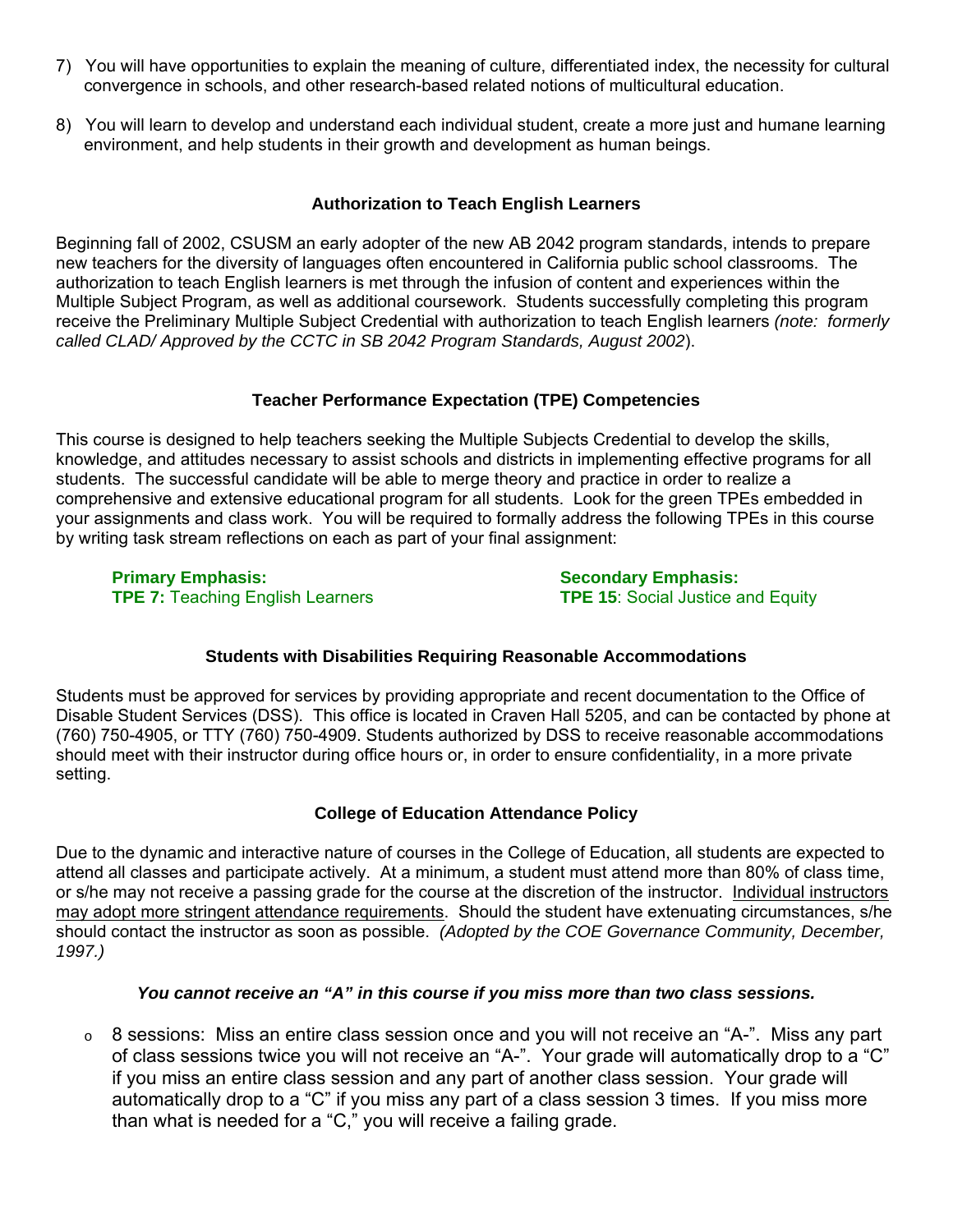### **Unique Course Requirements**

In an effort to save paper and cut down on copy costs, there is an E-component to this course. As a result, some or parts of class meetings may take place on Taskstream OR WebCT Coursemail, Discussion Boards, or Chat Rooms per the Professors discretion. Your careful time management and attention during face-to-face class meetings will ensure this component of the class go smoothly for you.

Some assignments may incorporate experiences from your assigned student teaching school site. Please make arrangements with cooperating teachers as necessary.

### **Required Text**

Peregoy, S. F. & Boyle, O. F. (2005) *Reading, Writing, & Learning in ESL* (4<sup>th</sup> Edition). Longman.

Selected articles as links in *Session Activity Listing* (a separate course document).

TaskStream account.

# **Course Requirements**

*Assignments, DUE DATES, and Beginning Point Values* 

# **1. Attendance (15), Disposition (7.5), and Class Participation (7.5) 30 points**

First is the expectation you will attend all class sessions and participate actively in class activities, group and individual sharing, and discussions. Remember, if you miss three class sessions (or more), you will automatically lose between 30 and 40 points, dropping your grade to the C range, based on the COE attendance policy.

# **2. Course rationale E-Discussion Board (due by beg. of 2nd class***)* **10 points**

Taskstream OR WebCT Discussion Boards are one way for learning communities to entertain and respond to questions, reflections, insights, or concerns regarding course content. They also facilitate relationships between students and professors. Your peers or course professor will respond to your discussion with clarifying questions to further your thinking process.

There will be TWO opportunities for you to participate on Taskstream OR WebCT this way. On one occasion you will initiate discussion, on the other you will be a respondent. The Professor will assign roles prior to the assignment being due.

Discussion Board content will consist of 1 to 2 paragraph "conversations" based primarily on course readings and class discussions from the first class meeting.

Discussions may include the following:

- Summaries, descriptions, or reactions to topics discussed in class or from readings reflecting understanding of key concepts. Both comments from Professor and other students may be reflected in the reading logs.
	- o Entries will be graded according to comprehensiveness, insightful connections, and "deep understanding" of the issues.

You are responsible for providing a printed version of each one of your entries/responses in your final learning portfolio (Due last class meeting).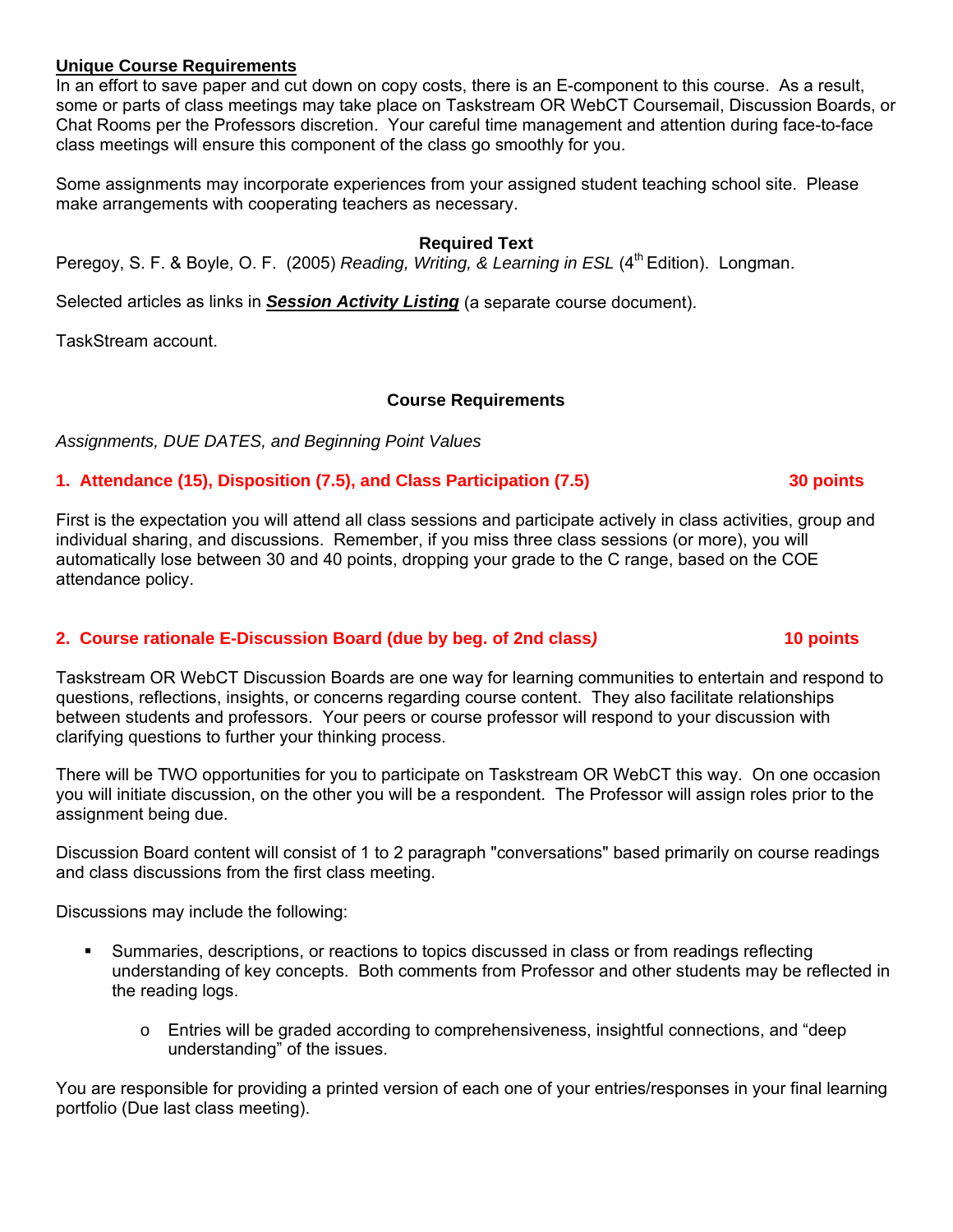### **3. Methods Workshop Presentation (due by beg. of 4th class***)* **10 points**

This is your second opportunity to use Tasktream OR WebCT Discussion Boards. Use Pedagogical theory readings and class discussion as content for your discussions.

# **4. Multicultural/Multilingual Research Review (Due ongoing beg. 3rd class) 20 points**

- This assignment is to be completed in pairs or triads.
- For this assignment you are each to go to the CSUSM Library website, find and select two journal articles published in the last 5 years on Multicultural, Bilingual, or Multilingual Elementary Education. I will model this exercise in class.
- You will **read two** articles of those selected and provide a **one page summary including a one paragraph reaction to each piece**.
- Refer to the APA website for correct electronic reference listing at http://www.apastyle.org/elecsource.html.
- As a group you will be expected to present a 5 minute quick-talk on **one of your articles** during the course of the semester.
- **No duplicate articles are allowed.**
- 15 points are allotted for each written review and 5 points are for your presentation.
- Following each presentation, your peers will assess your presentation quality and provide verbal feedback. I will provide immediate feedback as well.
- You will be **selected randomly** to present your articles **beginning the third class meeting. Please be prepared.**

## **5. Literature-based Social Justice Thematic Unit (Due beg. 7<sup>th</sup> class) 30 points 30 points**

# **Part I: Critical Assessment Task (CATs) (15 pts)**

- In groups of 3-4 (NO EXCEPTIONS), you will have the opportunity to develop a literature-based social justice and equity thematic unit that will include appropriate literature selections reflecting multicultural perspectives for students in grades K-2, 3-6, or 7-8.
- Choose six powerful children's multicultural selections that should be the center of curriculum focused on social justice and equity issues.
- This plan should include an **outline of how the multicultural books will be used** and a justification (explanation) of the selections made.
- At least three of the books must be bilingual (English and another language) with a brief discussion of how "primary language support" will be incorporated into the unit.
- Using the books as your foundation, write **four** detailed reading and writing lesson plans that will clearly delineate how every child will be successful by providing universal access to diverse students (e.g., gifted, English learners, special needs, non-readers, poor).
- **AT LEAST ONE LESSON MUST BE SDAIE IN NATURE.**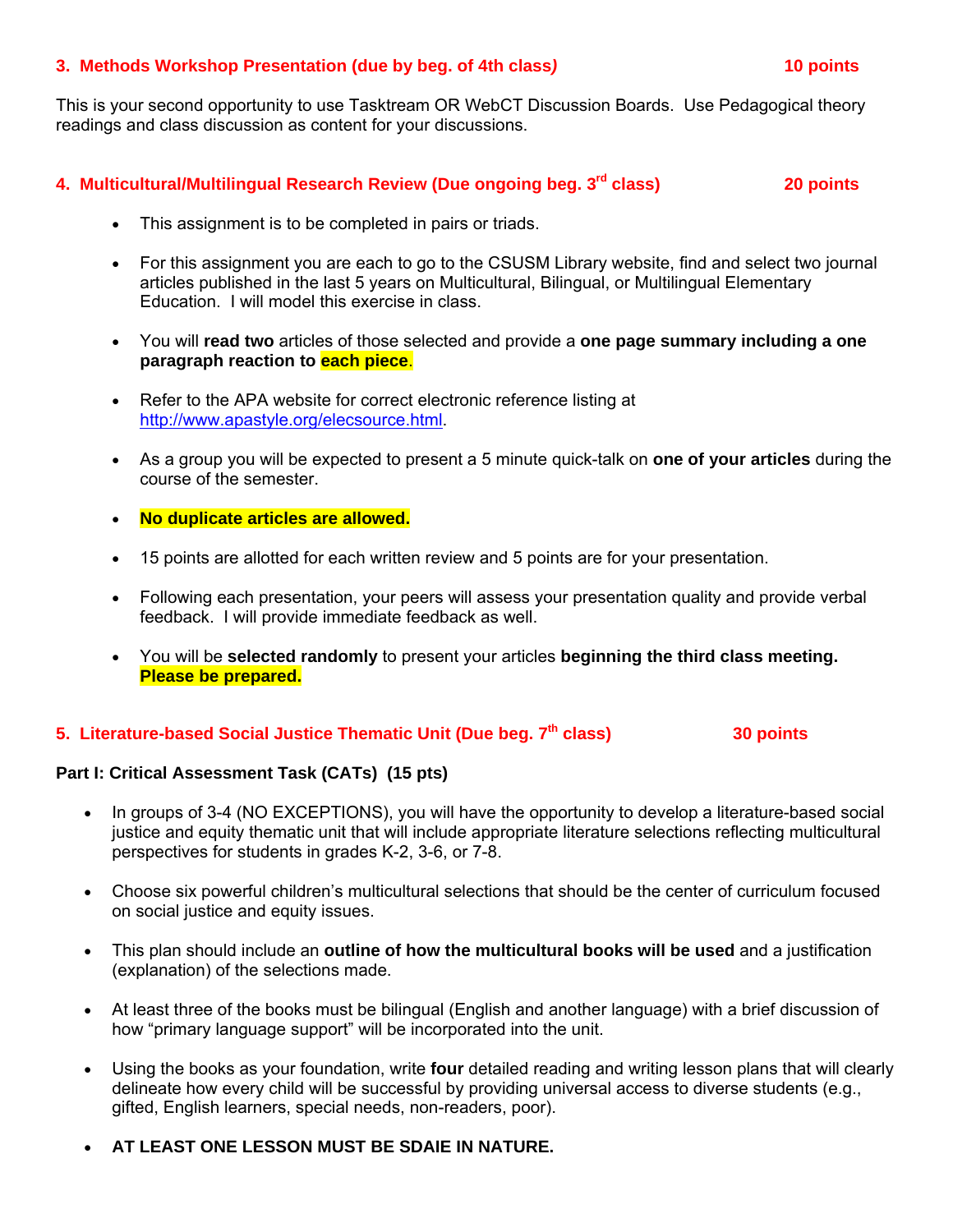- Applying the CULTURALLY RESPONSIVE METHODOLOGY criteria discussed AND PRESENTED DURING THE WORKSHOP, include METHODS SPECIFIC activities in your comprehensive lesson plans, AND IDENTIFY THE METHOD USED.
- Ask yourselves the following questions about each one of your original lesson plans:
	- $\circ$  Does the lesson use visuals, manipulatives, realia, drama, or other techniques that would facilitate understanding?
	- $\circ$  Does the lesson take into consideration the varying English proficiencies of language minority students?
	- $\circ$  Do the lesson strategies incorporate group collaboration, cooperative learning activities, peer assistance, or other work-group techniques?
	- o Does the lesson incorporate the language and culture of language minority students?
	- $\circ$  Is the curriculum reflected in the lesson challenging and not watered-down?
	- $\circ$  Does the lesson include the 7-Intelligences and/or multiple modalities?
	- $\circ$  Are the community/parents of English learners included in the unit of study?

# **The format of the literature-based social justice and equity thematic unit should include:**

- 1. Focus of the unit and brief summary of each book.
- 2. Grade level this unit is appropriate for.
- 3. Reading and writing lesson plan that will identify standards being covered.
- 4. Identify Assessment strategies: How you will determine students learned what you intended? (How will you assess them?)
- 5. Primary language support component of the unit plan.
- 6. Appropriate accommodations and support for the wide variety of students in CA classrooms (be specific).

# **Part II: Presentation Sessions (30 minutes each group) (5 pts)**

There will be opportunities for each group to present/display their literature selections and/or units and PowerPoint lesson demonstrations (CATs). Other class members will listen/ participate to the discussions.

Note: Dr. Alice Quiocho has developed an excellent website with a bibliography of children's literature and multicultural books that could be a great resource for you (http://www.csusm.edu/Quiocho).

# **Part III: Task Stream Self Reflection/ Assessment (10 pts)**

As part of this assignment you will respond to TPEs 7 and 15 on Task Stream as discussed in class. **You will not receive full points if you do not respond to Task Stream by the last class session, FIRM.**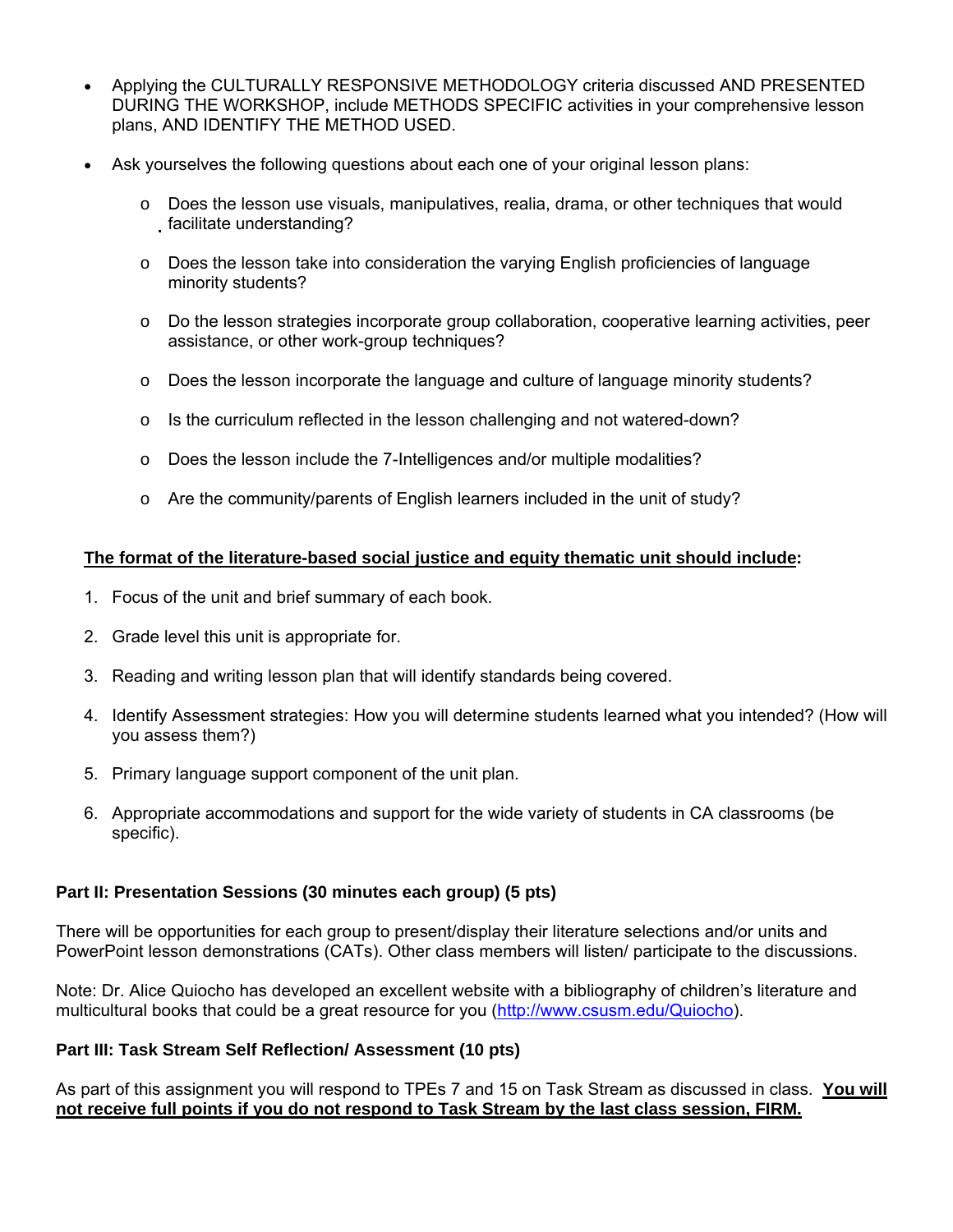# **Grading Standards**

In this class, all students begin with 100 points. Points will be deducted from your total, based on the quality of the work you turn in for each assignment.

In addition, all students are expected to participate in class activities and demonstrate reflective learning. It is important that students are well prepared for course sessions by completing the readings and assignments scheduled before class meetings. Unless otherwise negotiated with the instructor, all assignments are to be submitted as specified in class on the due date. **Assignments not submitted on due date will lose 10% of earned credit per day.** Assignments should be typed and double-spaced. Hard copies of assignments will be student or peer evaluated and turned in at the end of the semester in a final learning portfolio due **last class meeting.**

The following grading scale will be used with the points students have remaining at the end of class:

| 93-100%<br>90-92%      | А-      | 88-89%<br>83-87%<br>80-82% | B+<br>B<br>B- | 75-79%        | C+ |
|------------------------|---------|----------------------------|---------------|---------------|----|
| $72 - 75$<br>$70 - 71$ | С<br>C- | 60-69%                     | D             | 59% and below |    |

*Note: Students are reminded that the College requires completion of this course with a C+ or higher.*

# **All University Writing Requirement**

Writing requirements for this class will be met as described in the assignments above. Every course at the university, including this one, must have a writing requirement of at least 2500 words. TPE reflection will count toward this requirement.

# **CSUSM Academic Honesty Policy**

"Students will be expected to adhere to standards of academic honesty and integrity, as outlined in the Student Academic Honesty Policy. All written work and oral assignments must be original work. All ideas/materials that are borrowed from other sources must have appropriate references to the original sources. Any quoted material should give credit to the source and be punctuated with quotation marks.

Students are responsible for honest completion of their work including examinations. There will be no tolerance for infractions. If you believe there has been an infraction by someone in the class, please bring it to the instructor's attention. The instructor reserves the right to discipline any student for academic dishonesty in accordance with the general rules and regulations of the university. Disciplinary action may include the lowering of grades and/or the assignment of a failing grade for an exam, assignment, or the class as a whole."

# **OTHER CONSIDERATIONS**

# **Academic Honesty**

I expect that each student will do his/her own work, and contribute equally to group projects and processes. Plagiarism or cheating is unacceptable under any circumstance. If you are in doubt about whether your work is paraphrased or plagiarized see the Plagiarism Prevention for Students website http://courses.csusm.edu/sthompsn/plagiarism/about\_site.html. If there are questions about academic honesty, please consult the University catalog.